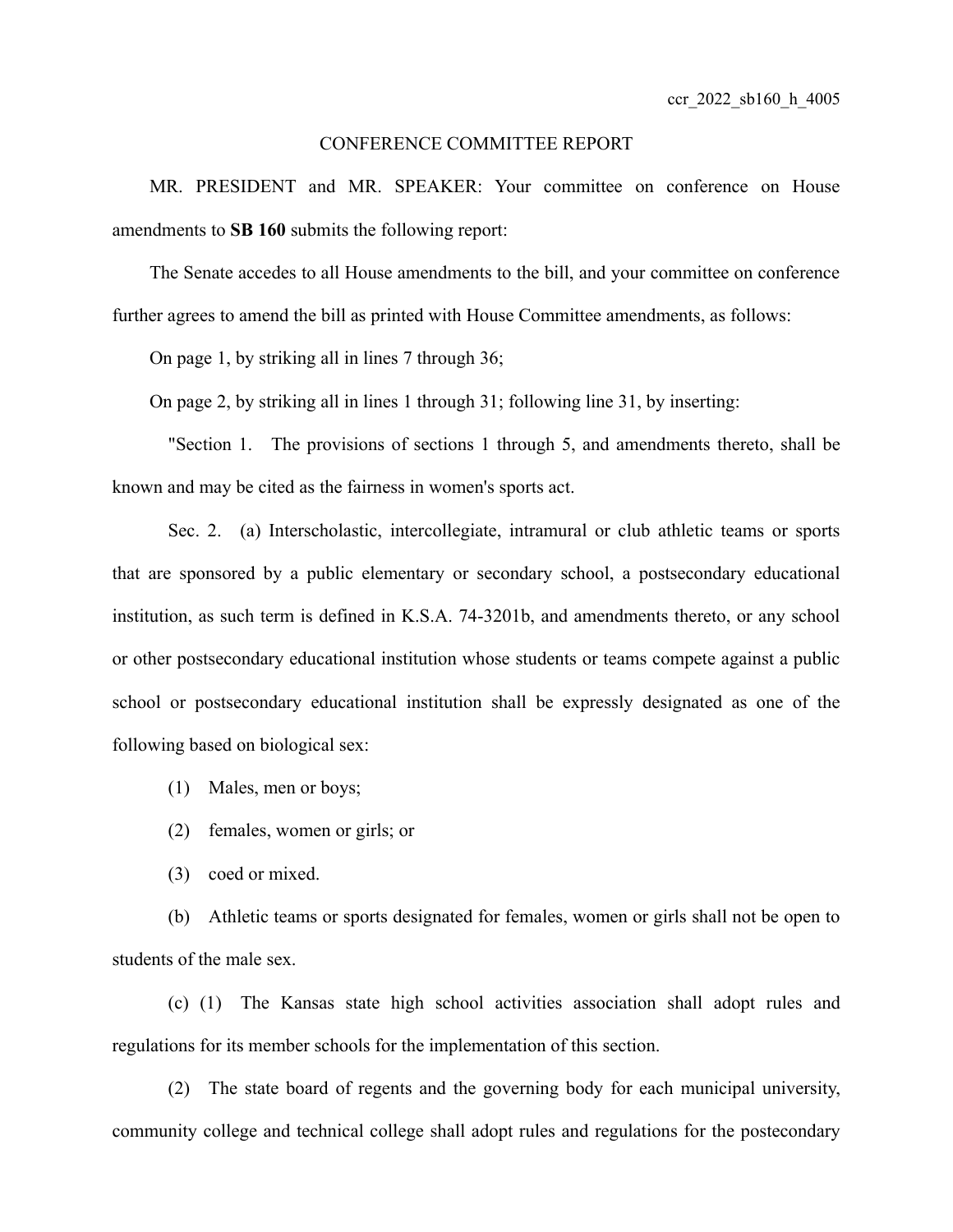educational institutions governed by each such entity, respectively, for the implementation of this section.

Sec. 3. No governmental entity, licensing or accrediting organization or athletic association or organization shall entertain a complaint, open an investigation or take any other adverse action against a school or postsecondary educational institution for maintaining separate interscholastic, intercollegiate, intramural or club athletic teams or sports for students of the female sex.

Sec. 4. (a) Any student who is deprived of an athletic opportunity or suffers any direct or indirect harm as a result of a violation of section 2, and amendments thereto, shall have a private cause of action for injunctive relief, damages and any other relief available under law against the school or postsecondary educational institution.

(b) Any student who is subject to retaliation or other adverse action by a school, postsecondary educational institution or athletic association or organization as a result of reporting a violation of section 2, and amendments thereto, to an employee or representative of such school, postsecondary educational institution or athletic association or organization, or to any state or federal agency with oversight of schools or postsecondary educational institutions in this state, shall have a private cause of action for injunctive relief, damages and any other relief available under law against the school, institution or athletic association or organization.

(c) Any school or postsecondary educational institution that suffers any direct or indirect harm as a result of a violation of section 2 or 3, and amendments thereto, shall have a private cause of action for injunctive relief, damages and any other relief available under law against the governmental entity, licensing or accrediting organization or athletic association or organization.

(d) All civil actions shall be initiated within two years after the harm occurred. Persons